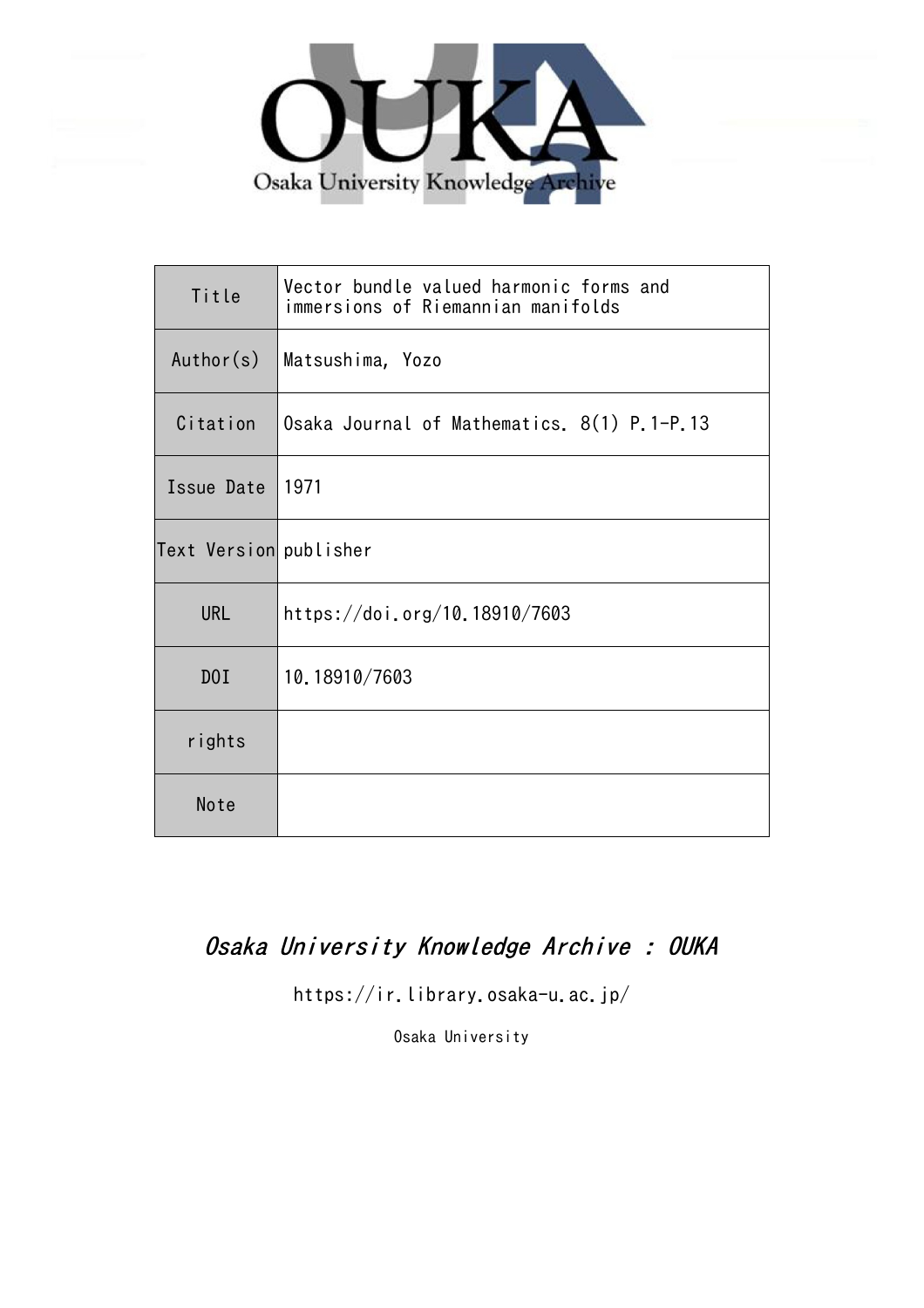Matsushima, Y. Osaka J. Math. 8 (1971), 1-13

## **VECTOR BUNDLE VALUED HARMONIC FORMS AND IMMERSIONS OF RIEMANNIAN MANIFOLDS**

## Yozo MATSUSHIMA

(Received June 1, 1970)

The purpose of this paper is to discuss an application of the theory of vector bundle valued harmonic forms on a Riemannian manifold to the study of immer sions.

Let *M* be a Riemannian manifold and *E* a Riemannian vector bundle over *M.* Then we can define in a natural way the Laplacian  $\Box$  operating on E-valued differential forms and we can express the scalar product  $\langle \Box \theta, \theta \rangle$ , where  $\theta$  is an  $E$ -valued  $p$ -form, in terms of curvature and covariant differentials. Moreover, if *M* is compact, we obtain, by integrating over M, a formula analogous to Boch ner's for ordinary (i.e. real valued) differential forms.

Let f be an immersion of M into a Riemannian manifold M'. We may regard the second fundamental form  $\alpha$  of  $(M, f)$  as a Hom  $(T(M), N(M))$ -valued 1-form. Assuming that *M'* is of constant sectional curvature, we shall prove that the second fundamental form  $\alpha$  is harmonic, i.e.  $\Box \alpha = 0$ , if the mean curvature normal of  $(M, f)$  is parallel. In particular, if the immersion f is a minimal immersion, then  $\alpha$  is harmonic. Conversely, if M is compact and if  $\alpha$  is harmonic, then the mean curvature normal is parallel. We obtain from this result together with the formula of Bochner type the results of Simons [5], Chern [1], Nomizu-Smyth [4] and Erbacher [2] proved by them in different ways. In a future paper we shall dis cuss the case where *M* is a Kahler manifold.

**1.** Let *M* be an *n*-dimensional Riemannian manifold and *E* a vector bundle over  $M$  with a metric along the fibers and a covariant differentiation  $D_{\scriptstyle X}$  satisfy ing

$$
X\langle \varphi,\psi\rangle=\langle D_X,\varphi\rangle+\langle \varphi,D_X\psi\rangle
$$

for any vector field X and any sections  $\varphi$  and  $\psi$  of E. A vector bundle E with these properties will be called a *Riemannian vector bundle.*

We shall denote  $C^p$  (E) the real vector space of all E-valued differential  $p$ forms on *M*. We define an operator

$$
\partial\,:\,C^{\textit{p}}(E){\rightarrow}C^{\textit{p}+1}(E), (\textit{p}=0,\,1,{\cdots})
$$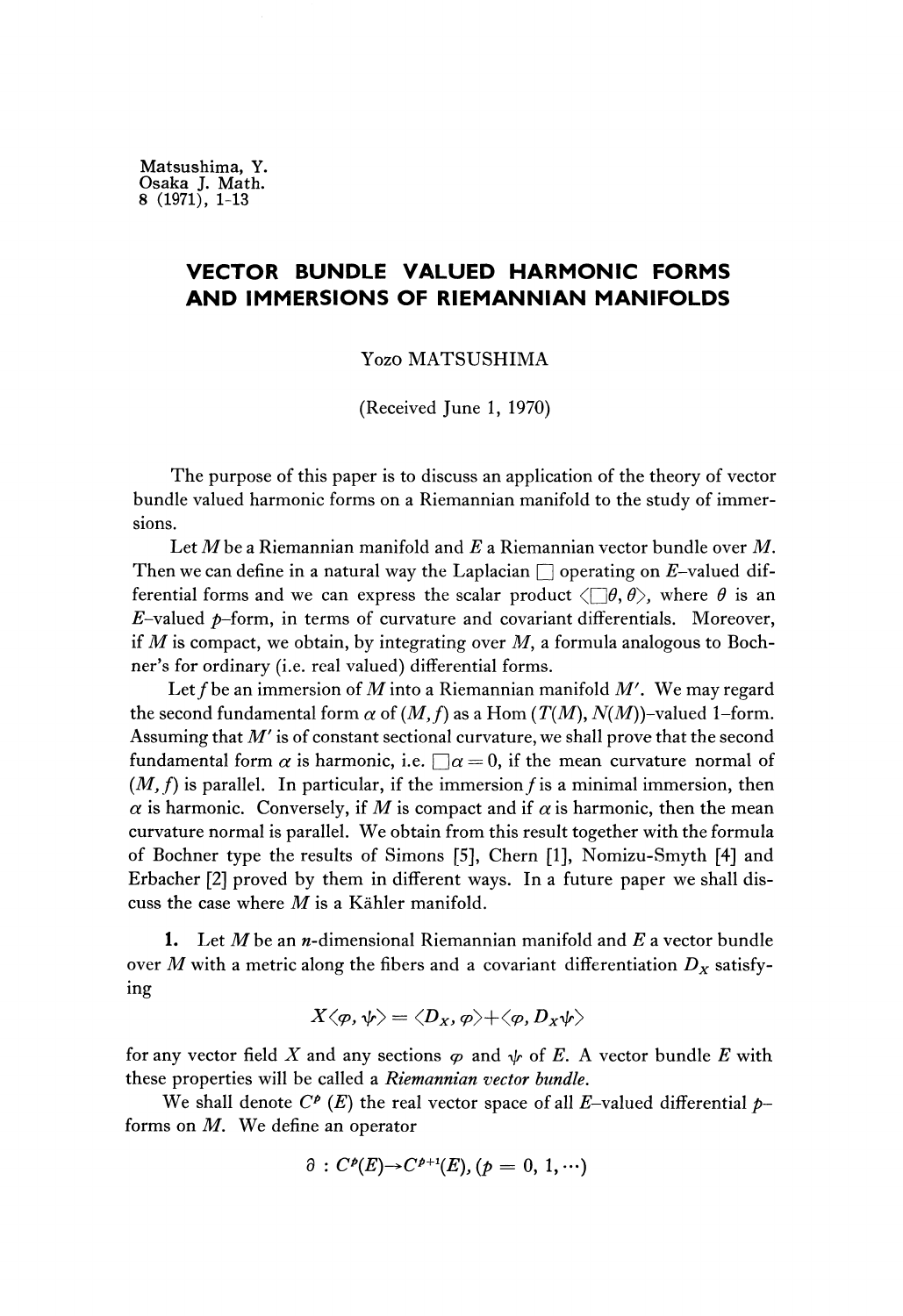by the formula

$$
(\partial \theta)(X_1, \cdots, X_{p+1}) = \sum_{i=1}^{p+1} (-1)^{i+1} D_{X_i}(\theta(X_1, \cdots, \hat{X}_i, \cdots, X_{p+1}))
$$

$$
+ \sum_{i < j} (-1)^{i+j} \theta([X_i, X_j], X_1, \cdots, \hat{X}_i, \cdots, \hat{X}_j, \cdots, X_{p+1}),
$$

where  $X_i$ 's denote vector fields on M. The covariant derivative  $D_x\theta$  of  $\theta\!\in\! C^p(E)$ is an  $E$ -valued  $p$ -form such that

$$
(D_X\theta)(X_1,\cdots,X_p) = D_X(\theta(X_1,\cdots,X_p)) - \sum_{i=1}^p \theta(X_1,\cdots,\nabla_X X_i,\cdots,X_p),
$$

where  $\nabla_{\boldsymbol{X}}X_i$  denotes the covariant derivative of the vector field  $X_i$  in the Riemannian manifold *M.*

For an  $E$ -valued 1-form  $\theta$  we have the formula

$$
(\partial \theta)(X, Y) = (D_X \theta)(Y) - (D_Y \theta)(X)
$$

The covariant differential  $D\theta$  of  $\theta$  is an E-valued ( $p+1$ )-tensor defined by

$$
(D\theta)(X_1,\cdots,X_p,\,X)=(D_X\theta)(X_1,\,\cdots,X_p).
$$

We define an operator

$$
\partial^*: C^p(E) \to C^{p-1}(E) \qquad (p>0)
$$

as follows. Let  $x \in M$  and let  $\{e_1, \dots, e_n\}$  be an orthonormal basis of the tangent space  $T_x(M)$  of M at *x*. For any  $p-1$  tangent vectors  $u_1, \dots, u_{p-1}$  at *x*, put

$$
(\partial^*\eta)_x(u_1,\dots,u_{p-1})=-\sum_{k=1}^n(D_{e_k}\eta)_x(e_k,u_1,\dots,u_{p-1}).
$$

where  $(D_{e_k}\eta)_x$  denotes the value of  $D_x\eta$  at  $x$  for any vector field  $X$  such that  $X_x$ *e*<sub>k</sub>. Then  $(\partial^*\eta)_x$  is an alternating  $(p-1)$ -linear map of  $T_x(M)$  into  $E_x$ , the fiber of *E* over *x*, and the assignment  $x \to (\partial^* \eta)_x$  defines an *E*-valued (*p*-1)-form  $\partial^* \theta$ . For any *E*-valued 0-form  $\theta$ , we define  $\partial^* \theta = 0$ .

The *Laplacian*  $\Box$  for *E*-valued differential forms is defined as

$$
\Box = \partial \partial^* + \partial^* \partial.
$$

The *curvature*  $\tilde{R}$  of the covariant differentiation  $D$  in  $E$  is a Hom  $(E, E)$ valued 2-forms given by

$$
\tilde{R}(X, Y)\varphi = D_X(D_Y\varphi) - D_Y(D_X\varphi) - D_{[X, Y]}\varphi
$$

for any section  $\varphi$  of E and for any vector fields X and Y in M. We shall denote by  $\langle \theta, \eta \rangle$  the scalar product of two *E*-valued *p*-forms, that is,  $\langle \theta, \eta \rangle$  is the smooth function on *M* given by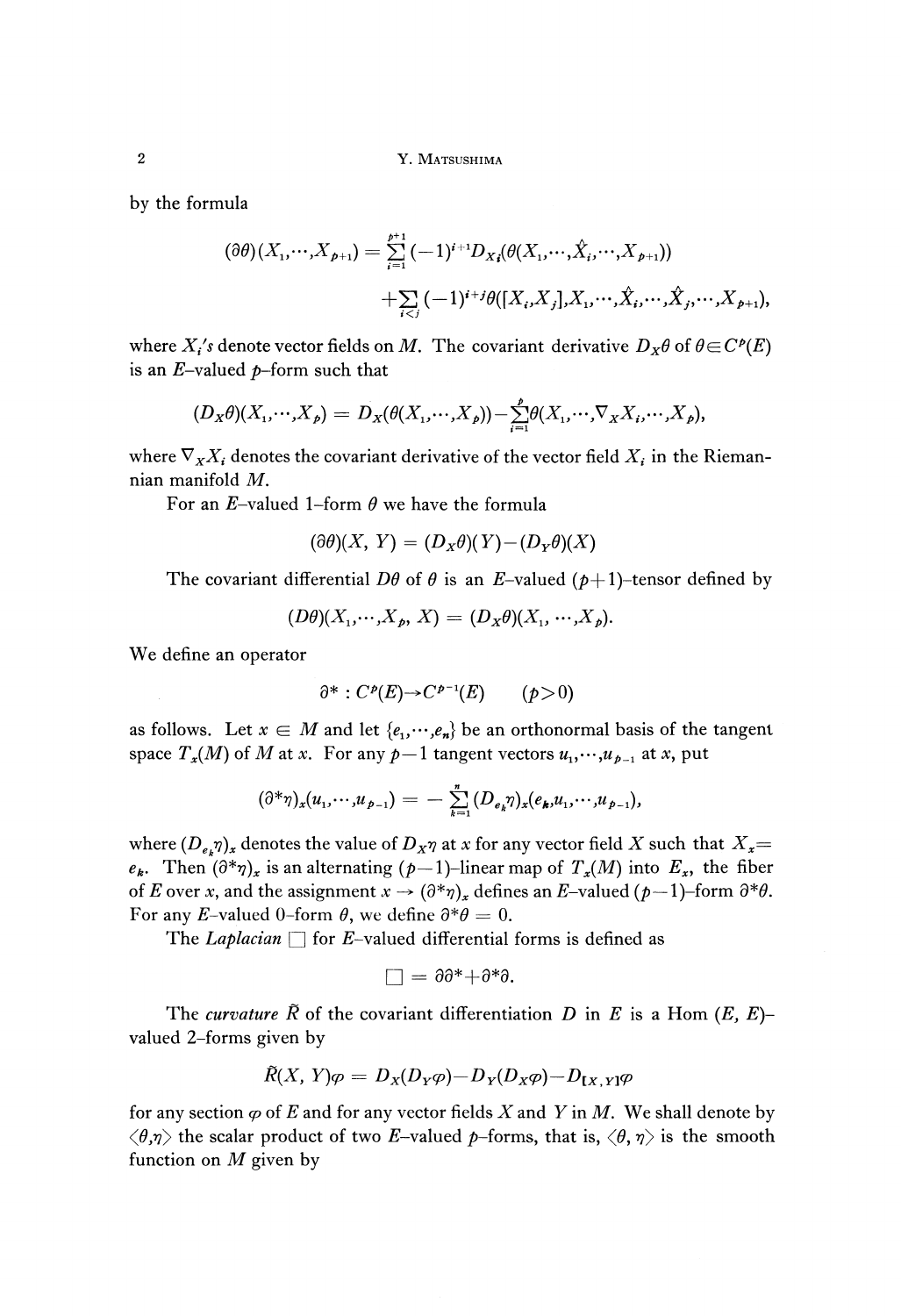$$
\langle \theta, \eta \rangle(x) = \sum_{i_1, \ldots, i_p=1}^n \langle \theta(e_{i_1}, \cdots, e_{i_p}), \eta(e_{i_1}, \cdots, e_{i_p}) \rangle,
$$

where  $\{e_1, \dots, e_n\}$  denotes an orthonormal basis of  $T_x(M)$ .

Now we prove the following

**Theorem 1.** *Let θ be an E-valued I-form. Then*

$$
\langle \Box \theta, \theta \rangle = \frac{1}{2} \Delta \langle \theta, \theta \rangle + \langle D \theta, D \theta \rangle + A,
$$

*where* Δ *denotes the Laplacian of the Rίemannίan manifold M and A denotes a smooth function in M defined as follows:*

$$
A(x) = \sum_{i,j} \langle (\tilde R(e_j,e_i)\theta(e_j),\theta(e_i)\rangle + \sum_i \langle \theta(S(e_i)),\theta(e_i)\rangle,
$$

where  $\{e_1, \cdots, e_n\}$  is an orthonormal basis of  $T_\textbf{x}(M)$  and  $S$  denotes the endomorphism *of*  $T_x(M)$  defined by the Ricci tensor S of M, i.e.  $S(e_i) = \sum S_{ki} e_k$ .

Proof. Fix a point  $x \in M$  and let  $\{e_1, \dots, e_n\}$  be an orthonormal basis of  $T_{\boldsymbol{x}}(M)$ . We can choose  $n$  vector fields  $E_i$ , $\cdots$ , $E_{\boldsymbol{n}}$  in  $M$  such that  $E_i(x) = e_i$  and ( $\nabla_{E_{\boldsymbol{k}}}$  $(E_i)_x = 0$  for  $i, k = 1, \cdots, n$ . Then, because  $\nabla_{e_i} E_i$  are zero for  $i, s = 1, \cdots, n$ , we have

$$
(\partial^*\partial\theta)(e_i) = -\sum_{s} (D_{e_s}\partial\theta)(e_s, e_i) = -\sum_{s} D_{e_s}((\partial\theta)(E_s, E_i))
$$
  
= 
$$
-\sum_{s} D_{e_s}((D_{E_s}\theta)(E_i) - (D_{E_i}\theta)(E_s))
$$
  
= 
$$
\sum_{s} (D_{E_s}D_{E_i}\theta)(e_i) - \sum_{s} (D_{E_s}D_{E_s}\theta)(e_i).
$$

On the other hand,  $\partial^* \theta = - \sum_{s,t} g^{st}(D_{E_t} \theta)(E_s)$  where  $(g^{st})$  is the inverse matrix of  $, i$ the matrix  $(g(E_s, E_t))$ , we have

$$
(\partial \partial^* \theta)(e_i) = D_{ei}(\partial^* \theta) = -\sum_{s,t} (e_i g^{st})(D_{ei} \theta)(e_s) - \sum_{s,t} \delta^{st} e_i((D_{Ef} \theta)(E_s))
$$
  
= 
$$
-\sum_{s} e_i((D_{Es} \theta)(E_s)) = -\sum_{s} (D_{E_i} D_{Es} \theta)(e_s),
$$

because  $\nabla_{e_i} E_{\mathbf{k}} = 0$  at x.

Therefore we obtain

$$
(\square \theta)(e_i) = \sum_s ((D_{E_s}D_{E_i} - D_{E_i}D_{E_s})\theta)(e_s) - \sum_s (D_{E_s}D_{E_s}\theta)(e_i).
$$

Since  $[E_s, E_i] = 0$  at *x*, we have

$$
\begin{aligned} ((D_{E_s}D_{E_i} - D_{E_i}D_{E_s})\theta)(e_s) &= (([D_{E_s}, D_{E_i}] - D_{[E_s, E_i]})\theta)(e_s) \\ &= \tilde{R}(e_s, e_i)(\theta(e_s)) - \theta(R(e_s, e_i)e_s). \end{aligned}
$$

Therefore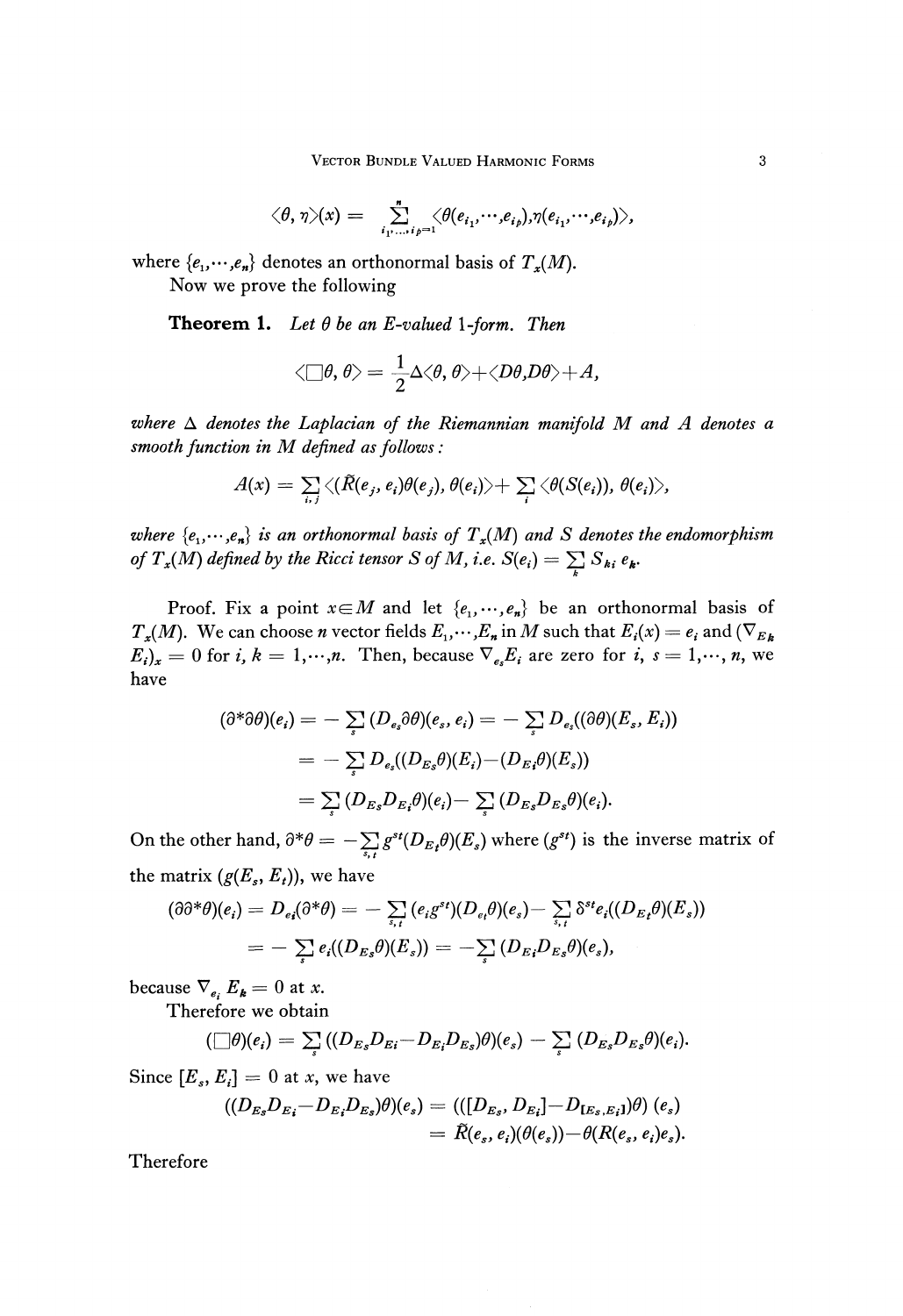$$
\begin{aligned} \langle \Box \theta, \theta \rangle &= \sum_i \langle (\Box \theta) \theta(e_i), (e_i) \rangle \\ &= \sum_{s,i} \langle \tilde{R}(e_s, e_i) \theta(e_s), \theta(e_i) \rangle + \sum_i \theta(S(e_i), \theta(e_i)) \\ &- \sum_{s,i} \langle (D_{E_s} D_{E_s} \theta)(e_i), \theta(e_i) \rangle. \end{aligned}
$$

Now by a local computation we see that

$$
\begin{aligned}&-\sum_{s,\,i}\big\langle(D_{E_3}D_{E_3}\theta)(e_i),\,\theta(e_i)\big\rangle\\&=\big\langle D\theta,\,D\theta\big\rangle\langle x\big\rangle{+}\frac{1}{2}(\Delta\big\langle\theta,\,\theta\big\rangle)(x).\end{aligned}
$$

Thus we have proved that

$$
\langle \Box \theta, \theta \rangle = \frac{1}{2} \Delta \langle \theta, \theta \rangle + \langle D \theta, D \theta \rangle + A.
$$

**Corollary 1.** Let  $\theta$  be an E-valued 1-form. Assume that  $\theta = 0$  and  $\Delta \langle \theta, \theta \rangle = 0$ . Then we have  $A \leq 0$  everywhere on M.

Assume now that *M* is compact and oriented. Then we can define the inner product  $(\theta, \eta)$  of two *E*-valued  $p$ -forms by

$$
(\theta,\eta)=\int_M\langle\theta,\eta\rangle{\ast}1.
$$

Then we obtain from Theorem 1 the following corollary.

**Corollary 2.** Let  $\theta$  be an E-valued 1-form such that  $\Box \theta = 0$ . Then we have

$$
(D\theta, D\theta) + \int_M A \ast 1 = 0.
$$

*If*  $A \geq 0$  everywhere on M, then we have  $A \equiv 0$  and  $D\theta = 0$ .

We remark that the operator  $\partial^*$  is the adjoint operator of  $\partial$ , i.e.

$$
(\partial \theta, \eta) = (\theta, \partial^* \eta)
$$

for any  $\theta \in C^p(E)$  and  $\eta \in C^{p+1}(E)$  and hence we have

$$
(\Box \theta, \theta) = (\partial \theta, \partial \theta) + (\partial^* \theta, \partial^* \theta).
$$

Therefore, if M is compact,  $\Box \theta = 0$  if and only if  $\partial \theta = 0$  and  $\partial^* \theta = 0$ .

2. Let *M* be an *n*-dimensional Riemannian manifold isometrically immersed in a Riemannian manifold M' of dimension  $n + p$ . We shall denote by  $N(M)$ and  $\alpha$  the normal bundle and the second fundamental form of M [3]. The second fundamental form  $\alpha$  is an  $N(M)$ -valued symmetric 2-form on M.

In the following we put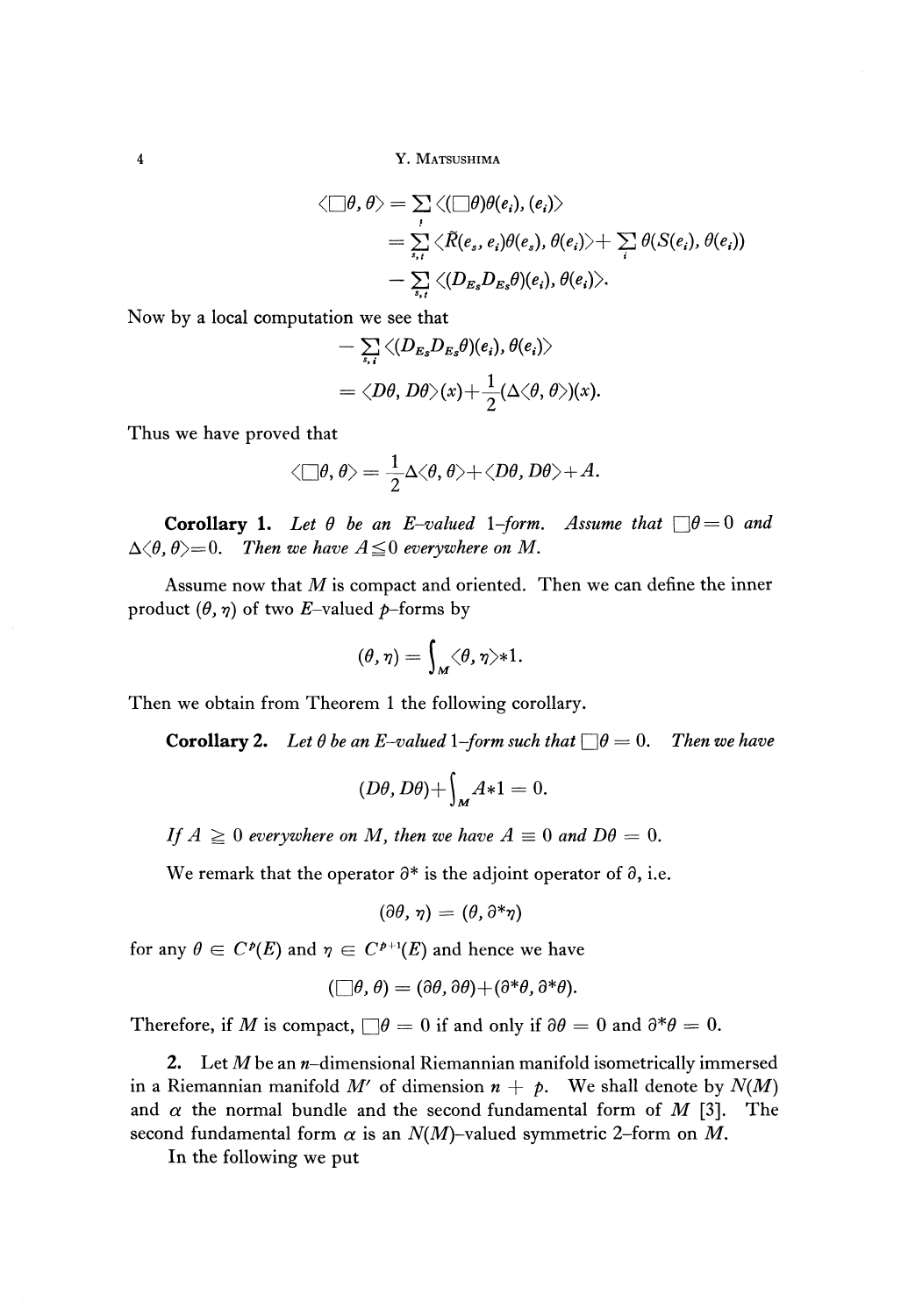$$
E = \mathrm{Hom} (T(M), N(M)) = T^*(M) \otimes N(M)
$$

and we interprete  $\alpha$  as an E-valued 1-form  $\beta$  as follows: For any vector field X in  $M$ ,  $\beta$ ( $X$ ) is a section of  $E$  such that

$$
\beta(X)\cdot Y=\alpha(X, Y)
$$

for all vector field *Y* in M. Then we have

$$
\beta(X)\cdot Y=\beta(Y)\cdot X.
$$

We call also *β* the second fundamental form of *M.*

A metric along the fibres of *E* is defined naturally by the Riemann metrics of  $M$  and  $M'$  and a covariant derivation  $D_x$  in  $E$  is also naturally defined by the covariant differentiation *V<sup>x</sup>* in *M* and *D<sup>x</sup>* in *N(M),* where for any normal vector *ξ* of *M, D*<sup><sup>1</sup> $_{X}$ <sup>r</sup>/<sub>z</sub> is defined as the normal component of  $\nabla_{X}$ <sup>*/*</sup><sub>*f*</sub>, where  $\nabla_{X}$ <sup>*/*</sup> denote the cova</sup> riant differentiation in the Riemannian manifold *M<sup>f</sup>* (See [3]).

Let  $\varphi$  be a section of E. We may regard  $\varphi$  as an  $N(M)$ -valued 1-form on M and we have

$$
(D_X \varphi)(Y) = D_X^{\perp}(\varphi(Y)) - \varphi(\nabla_X Y),
$$
  

$$
\langle D_X \varphi, \psi \rangle + \langle \varphi, D_X \psi \rangle = X \langle \varphi, \psi \rangle
$$

for any sections  $\varphi$  and  $\psi$  of *E*.

The following Proposition 1 may be considered as an interpretation of the equation of Codazzi in our formalism.

**Proposition 1.** *Assume that M/ is a Riemannian manifold of constant sectional curvature. Then the second fundamental form β of M satisfies the equation*  $\partial \beta = 0.$ 

Proof. By a straightforward computation we see that

$$
(\partial \beta(X, Y))(Z) = \{D_X^{\perp}(\alpha(Y, Z)) - \alpha(\nabla_X Y, Z) - \alpha(Y, \nabla_X Z)\}
$$
  
 
$$
- \{D_Y^{\perp}(\alpha(X, Z)) - \alpha(\gamma(X, Z) - \alpha(X, \nabla_Y Z)\}
$$

and the right hand side is 0 by [3, Vol. II, P. 25, Cor. 4.4].

For each normal vector  $\nu \in N_X(M)$  we define an endomorphism  $A_\nu$  of  $T_x(M)$  by the formula

$$
\left\langle A_\nu(u),v\right\rangle=\left\langle \beta(u)v,\nu\right\rangle
$$

for any tangent vectors  $u, v \in T_x(M)$ . The *mean curvature normal*  $\eta$  of M is a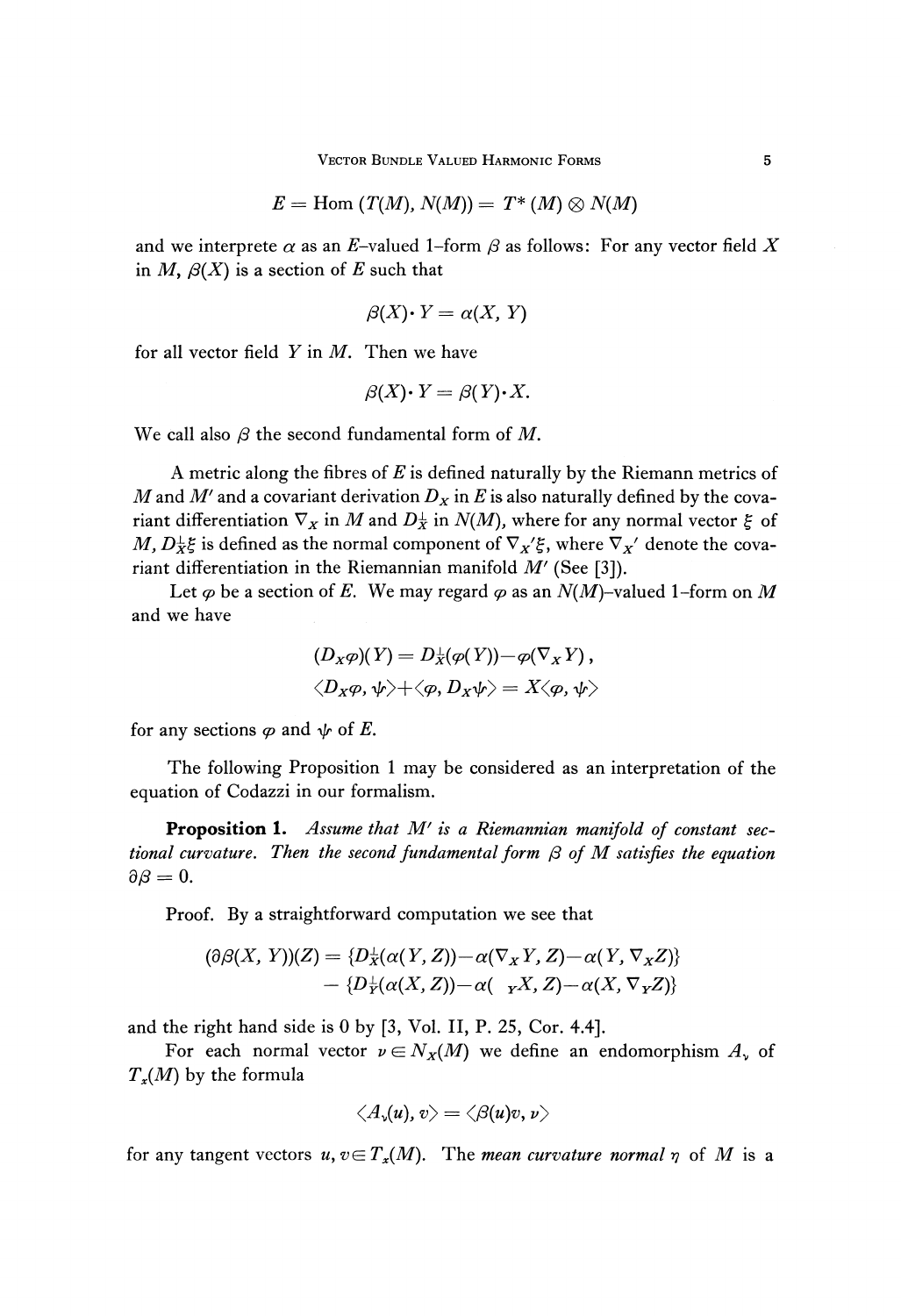normal vector field in *M* such that

$$
\frac{1}{n}\mathrm{Tr}\; A_{\nu}=\langle \nu,\eta\left(x\right)\rangle
$$

for any  $\nu \in N_x(M)$  and  $x \in M$ .

*M* is said to be *minimal* in M' if the mean curvature normal vanishes at each point, that is, if  $\mathrm{Tr} A_\nu = 0$  for any  $\nu \in N_\varkappa(M)$  and  $x \in M$ .

We say that M has a *constant mean curvature* if the mean curvature normal  $\eta$  is parallel, that is,  $D_{\overline{X}}\eta = 0$  for any vector field X in M.

Let  $\nu$  be a normal vector field. Then we have  $Tr A_{\nu} = n \langle \nu, \eta \rangle$  and hence  $X \cdot$ Tr  $A_{\nu} = n \langle \langle D^{\perp}_{X} \nu, \eta \rangle + \langle \nu, D^{\perp}_{X} \eta \rangle$ . Therefore *M* has a constant mean curvature, if and only if

$$
X{\cdot}\mathrm{Tr} A_{\flat} \!= \mathrm{Tr} A_{D\frac{1}{\star}\flat}
$$

for any normal vector field *v* and any vector field *X* in *M.*

**Proposition 2.** *Let M' be a Riemmanίan manifold of constant sectional curvature. Then the second fundamental form*  $\beta$  *of M satisfies the equation*  $\partial^* \beta = 0$  *if and only if M has a constant mean curvature.*

Proof. Let *x* be a point in *M* and let  $\{e_1, \dots, e_n\}$  be an orthonormal basis of *T*<sub>*x*</sub>(*M*). Let  $E_1$ ,…, $E_n$  be vector fields in a neighborhood of *x* such that  $(E_i)_x = e_i$ and  $\nabla_{E_i} E_k = 0$  at *x* for *i*,  $k = 1, ..., n$ . Let( $g^{st}$ ) the inverse matrix of the matrix  $(\langle E_s, E_t \rangle)$ . Then  $\partial^* \beta = -g^{st}(D_{E_t} \beta)(E_s)^{\nu}$  and  $(\partial^* \beta) \cdot E_k = -g^{st}(D_{E_t} \beta)(E_s) \cdot E_k$ .  $\text{Since}(D_{E_i}\beta)(E_s)E_k = D_{E_i}(\alpha(E_s, E_k)) - \alpha(\nabla_{E_i}E_s, E_k) - \alpha(E_s, \nabla_{E_i}E_k)$  and since  $\alpha$ is symmetric, we get $(D_{E_t}\beta)(E_s)$   $E_k = (D_{E_t}\beta)(E_k)E_s$ . On the other hand, by Proposition 1, we have  $\partial \beta = 0$  and hence  $(D_{Et} \beta)(E_k) = (D_{E_k} \beta)(E_t)$ , hence  $(D_{E_f}\beta)(E_s)E_k = (D_{E_k}\beta)(E_t)\cdot E_s$ . Therefore, for any normal vector field *v*, we have

$$
\langle (\partial^* \beta) \cdot E_k, \nu \rangle = -g^{st} \langle (D_{E_k} \beta)(E_t) E_s, \nu \rangle = -g^{st} \langle \langle D_{E_k}^{\perp} (\alpha(E_t, E_s)), \nu \rangle - \langle \alpha(\nabla_{E_k} E_t, E_s), \nu \rangle - \langle \alpha(E_t, \nabla_{E_k} E_s), \nu \rangle \rangle.
$$

Now

$$
g^{st}\langle D_{E_{k}}^{\perp}(\alpha(E_{t}, E_{s}), \nu\rangle
$$
  
=  $g^{st}\langle E_{k}\langle \alpha(E_{t}, E_{s}), \nu\rangle - \langle \alpha(E_{t}, E_{s}), D_{E_{k}}^{\perp} \nu \rangle$   
=  $E_{k}(g^{st}\langle \alpha(E_{t}, E_{s}), \nu \rangle) - \langle E_{k}g^{st}\rangle \langle \alpha(E_{t}, E_{s}), \nu \rangle - g^{st}\langle \alpha(E_{t}, E_{s}), D_{E_{k}}^{\perp} \nu \rangle$   
=  $E_{k}(T_{r}A_{\nu}) - T_{r}A_{D_{E_{k}}^{\perp} \nu} - E_{k}g^{st}\cdot \langle \alpha(E_{t}, E_{s}), \nu \rangle.$ 

<sup>1)</sup> We omit here the summation signs.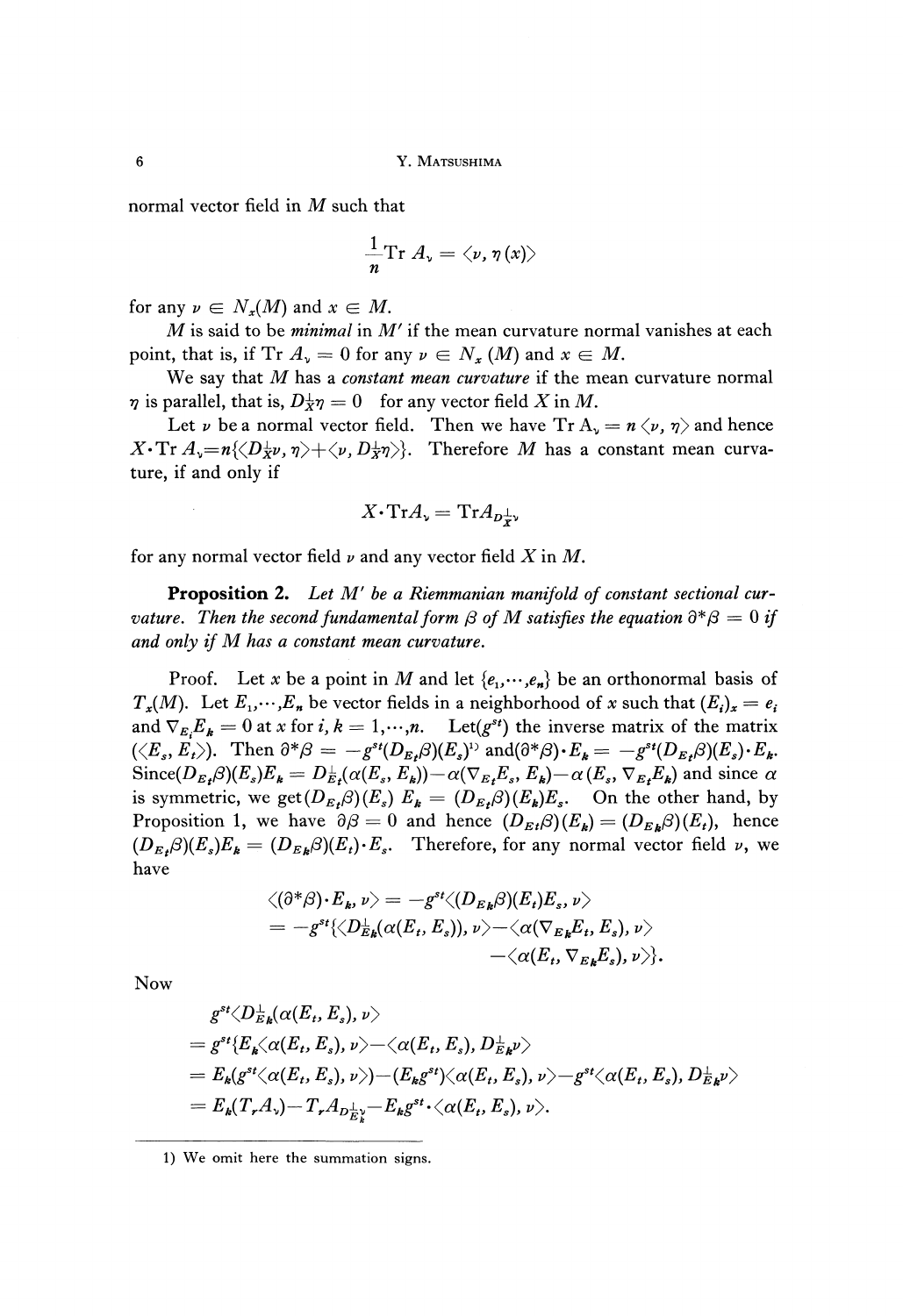Since  $\nabla_{E_{\bm{k}}}E_{\bm{i}}=0$  at *x*, we have  $E_{\bm{k}}g^{st}=0$  at *x*. Therefore we get from the above that

$$
\langle (\partial^* \beta) E_{\pmb{k}}, \nu \rangle (x) = \mathrm{Tr} \, A_{D_{E}^{\perp} \nu} - E_{\pmb{k}} (\mathrm{Tr} \, A_{\nu})
$$

at *x* for  $k = 1, 2, \cdots$ , *n* and hence for any vector field *X* we have  $\langle (\partial^* \beta) X, \nu \rangle (x)$  $=$  Tr $A_{D_{X}^{\perp_{\mathcal{V}}}}$  $- X($ Tr $A_{\mathcal{V}})$ at x. Since x is an arbitrary point of M and  $\nu$  is an arbitrary normal vector field, we see from the above equation that  $\partial^* \beta = 0$  if and only if *M* has a constant mean curvature.

From Propositions 1 and 2 we get the following

**Theorem 2.** *Let M be a Riemannian manifold immersed isometrίcally into a* Riemannian manifold M' of constant sectional curvature. Let β be the second funda*mental form of M regarded as a Hom* (T(M), N(M))-valued 1-form. Then β satis*fies the equation*  $\Box \beta = 0$ , *if* M has a constant mean curvature. Conversely, *if* M is *compact and orientable and*  $\Box \beta = 0$ *, then M has a constant mean curvature.* 

3. We shall discuss in this section some applications of Theorems 1 and 2. Let *M* be a Riemannian manifold immersed isometrically into a Riemannian manifold  $M'$  of constant sectional curvature *c*. Let  $x \in M$  and let  $\{e_1, \dots, e_n\}$  and  $\{v_1, \dots, v_p\}$  be orthonormal bases of  $T_x(M)$  and  $N_x(M)$  respectively. We shall denote by  $A_{\textit{a}}(a=1,2,\cdots,p)$  the endomorphism of  $T_{\textit{x}}(M)$  defined by $\langle A_{\textit{a}} u \rangle$  , $v\rangle =$  $\langle \beta(u)\cdot v, \nu_a \rangle$  and put  $A_a \cdot e_i = \sum_{i} (A_a)^i_i e_j$ . Then we have the following Gauss equation :

(3.1) 
$$
R_{klij} = c\{\delta_{ki}\delta_{lj} - \delta_{kj}\delta_{li}\} + \sum_{a} \{(A_a)^{\dagger}(A_a)^{\dagger}_{i} - (A_a)^{\dagger}(A_a)^{\dagger}_{i}\},
$$

where  $R_{kij}$  denote the components of the curvature tensor with respect to the basis  $\{e_1, \dots, e_n\}$  of  $T_x(M)$ . Then the endomorphism *S* of  $T_x(M)$  defined by  $S(e_j)$  $=\sum S_{lj}(e_l)$  with  $S_{ej} = \sum R_{klkj}$  is of the form

(3.2) 
$$
S = c(n-1)I + \sum_{a} (\text{Tr } A_a) A_a - \sum_{a} A_a^2,
$$

where  $I$  denotes the identity endomorphism of  $T_x(M)$ .

Let K be the scalar curvature of M. Then  $K(x) = Tr S = c(n-1)n+$  $\sum_{a}$  (Tr  $A_a$ )<sup>2</sup> -  $\sum_{a}$  Tr  $A_a^2$ . The value  $\eta(x)$  at x of the mean curvature normal  $\eta$  is given by  $\eta(x) = \frac{1}{n} \sum_{a} \text{Tr} \ A_a \cdot \nu_a$  and hence  $n^2 \langle \eta, \eta \rangle(x) = \sum_{a} (\text{Tr} \ A_a)^2$ . Analogously we have  $\langle \beta, \beta \rangle(x) = \sum \mathrm{Tr} \, A_a^2$ . Hence we get

(3.3) 
$$
K=c(n-1)n+n^2\langle \eta,\eta\rangle-\langle \beta,\beta\rangle,
$$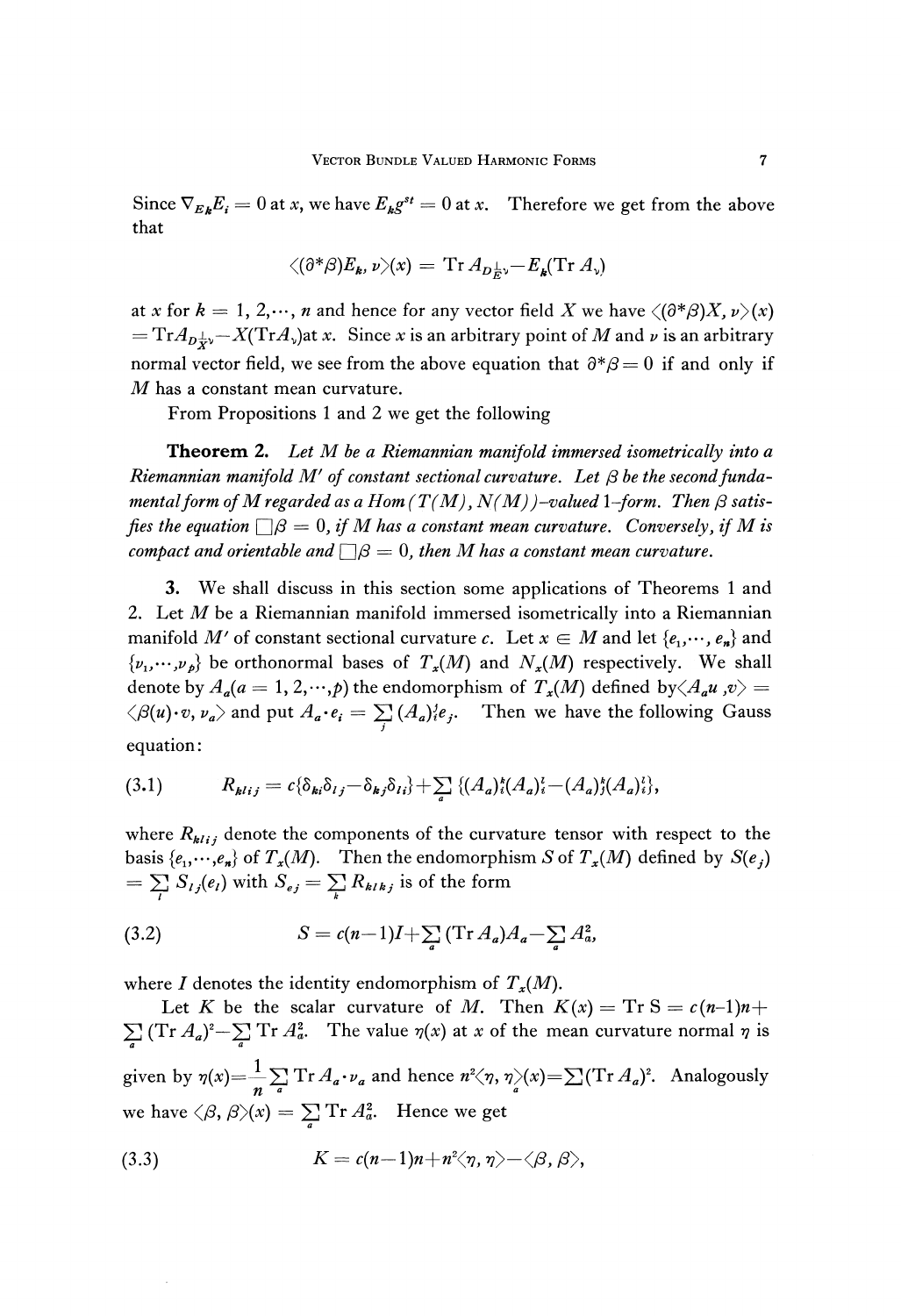where *β* and *η* denotes the second fundamental form and the mean curvature nor mal of *M* respectively. For any Riemannian vector bundle *E* over *M* we have de fined the endomorphism  $\tilde{R}(u, v)$  of the fiber  $E_x$ , where  $u, v \in T_x(M)$ . Let  $E =$  $\mathop{\mathrm{Hom}}\nolimits(T(M),N(M)$  and let  $\varphi\in E_{\mathbf{x}}$ . Then  $\tilde{R}(u,v)$   $\varphi$  is an element of  $E_{\mathbf{x}}= \mathrm{Hom}(E_{\mathbf{x}})$  $(T_{\mathrm{\textit{x}}}(M),\,N_{\mathrm{\textit{x}}}(M))$  such that

$$
(3.4) \qquad (\tilde{R}(u,v)\varphi)(w) = R^{\perp}(u,v)(w)\varphi) - \varphi(R(u,v)w),
$$

where  $u, v, w \in T_{x}(M)$  and  $R^{\perp}$  denotes the curvature of the Riemannian vector bundle *N(M).*

Let  $\nu$  be a normal vector of  $M$  at  $x$  and let  $N$  be a normal vector field such that  $N_x = \nu$ . Let X and Y be vector fields in M such that  $X_x = \nu$  and  $Y_x = \nu$ . Then we have

$$
R^\perp\hspace{-0.1cm} (u,v)\nu = (D^\perp_X D^\perp_Y \!\!-\! D^\perp_Y \! D^\perp_X \!\!-\! D^\perp_{\phantom{X}\hspace{-0.1cm} \textrm{I}(\!X,Y\!)})\,N
$$

at *x.*

Denote by  $\nabla'$  the covariant derivation in the ambiant space  $M'$ . Then we

have

$$
\nabla_{X}^{'} Y = \nabla_{X} Y + \alpha(X, Y),
$$
  
\n
$$
\nabla_{X}^{'} N = -A_{N}(X) + D_{X}^{\perp} N.
$$

We see from these two equations that the normal component  $(R'(X, Y)N)^{\perp}$  of  $R'$  $(X, Y)N$ , where *R'* denotes the curvature tensor of  $M_i$ , is equal to  $R^{\perp}(X, Y)N$  $-\alpha(A_N(Y), X) + \alpha(A_N(X), Y)$ . Since M' is of constant curvarute  $R'(X, Y)$  N  $=c\{\langle N, Y \rangle | X - \langle N, X \rangle Y\} = 0$  and hence we get  $R^{\perp}(X, Y)N = -\alpha(A_N(X), Y)$  $+\alpha(A_N(Y), X)$ . Thus we have

$$
R^{\perp}(u,v)\nu=-\alpha(A_{\nu}u,v)+\alpha(A_{\nu}v,u).
$$

In particular

$$
R^{\perp}(u,v)\nu_a=-\alpha(A_a u,v)+\alpha(u,A_a v).
$$

Since  $\alpha(A_a u, v) = \sum_i \langle \alpha(A_a u, v), v_b \rangle v_b = \sum_i (A_b A_a u, v) v_b$ and  $\alpha(u, A_a v) = \sum_{i} \langle A_i u, A_a v \rangle v_b = \sum_{i} \langle A_a A_i$ **6 6** we get

(3.5) 
$$
R^{\perp}(u,v)\nu_a = \sum_b \langle [A_a, A_b]u, v\rangle \nu_b
$$

Now by Theorem 1, we have

$$
\langle \Box \, \beta , \beta \rangle = \frac{1}{2} + \Delta \langle \beta , \beta \rangle + \langle D \beta , D \beta \rangle + A,
$$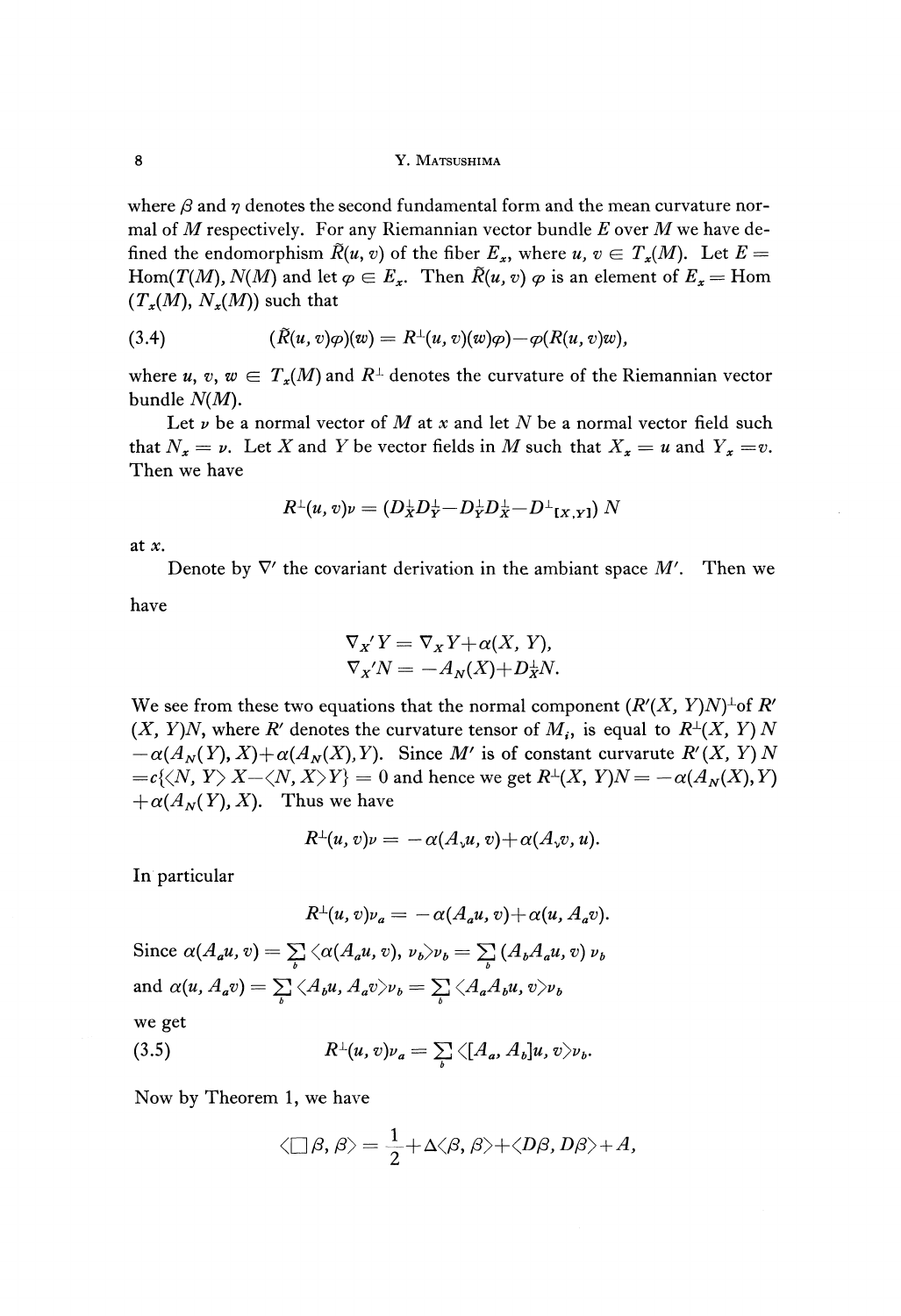where

(3.6) 
$$
A(x) = \sum_{i,j} \langle \tilde{R}(e_j,e_i) \beta(e_j), \beta(e_i) \rangle + \sum_i \langle \beta(S(e_i),\beta(e_i) \rangle.
$$

Now

$$
\sum_{i} \langle \beta(S(e_i), \beta(e_i) \rangle = \sum_{i,j} \langle \alpha(S(e_i), e_j), \alpha(e_i, e_j) \rangle \n= \sum_{i,j,s} \langle A_a(S(e_i)), e_j \rangle \langle A_a(e_i), e_j \rangle = \sum_a \text{Tr}(SA_a^2)
$$

and by (3.2) we get

(3.7) 
$$
\sum_{i} \langle \beta(S(e_i), \beta(e_i)) \rangle
$$

$$
= c(n-1) \sum_{a} \text{Tr } A_a^2 + \sum_{a,b} \text{Tr } A_a \cdot \text{Tr}(A_a A_b^2) - \sum_{a,b} \text{Tr}(A_a^2 A_b^2).
$$

On the other hand,

$$
\sum_{i,j} \langle \tilde{R}(e_j, e_i) \beta(e_j), \beta(e_i) \rangle \n= \sum_{i,j,k} \langle R^{\perp}(e_j, e_i) \alpha(e_j, e_k), \alpha(e_i, e_k) \rangle - \sum_{i,j,k} \langle \alpha(e_j, R(e_j, e_i) e_k), \alpha(e_i, e_k) \rangle \n= \sum_{i,j,k} \sum_{a,b} \langle A_a e_j, e_k \rangle \langle A_b e_i, e_k \rangle \langle R^{\perp}(e_j, e_i) v_a v_b \rangle \n- \sum_{i,j,k} \sum_a \langle A_a e_j, R(e_j, e_i) e_k \rangle \langle A_a e_i, e_k \rangle
$$

and by (3.5), the first term equals  $\sum_{a,b} \text{Tr}(A_a A_b[A_a, A_b]) = -\sum_{a,b} \text{Tr}(A_a^2 A_a^2) + \sum_{a,b}$  $Tr(A_aA_b)^2$  and by the Gauss equation (3.1) the second term equals —  $(A_a)^2 + c \sum_a Tr(A_a^2) - \sum_{a,b} (Tr(A_a A_b))^2 + \sum_{a,b} Tr(A_a A_b)^2.$ 

Therefore we have

(3.8)  
\n
$$
\sum_{i,j} \langle \tilde{R}(e_u, e_i) \beta(e_j), \beta(e_i) \rangle
$$
\n
$$
= c \sum_a \text{Tr } A_a^2 - c \sum_v (\text{Tr } A_a)^2 - \sum_{a,b} \text{Tr} (A_a^2 A_a^2) - \sum_{a,b} (\text{Tr} (A_a A_b))^2 + 2 \sum_{a,b} \text{Tr} (A_a A_b)^2
$$

Then we get from  $(3.6)$ ,  $(3.7)$  and  $(3.8)$  that

(3.9) 
$$
A(x) = cn \sum_{a} \text{Tr } A_{b}^{2} - c \sum_{a} (\text{Tr } A_{a})^{2} - \sum_{a,b} (\text{Tr}(A_{a}A_{b}))^{2} + \sum_{a,b} \text{Tr } A_{a} \cdot \text{Tr}(A_{a}A_{b}^{2}) + \sum_{a,b} \text{Tr}[A_{a}, A_{b}]^{2}.
$$

Now let  $\lambda_1^{(a)}, \cdots, \lambda_n^{(a)}$  be eigen-values of  $A_a$  and let  $\{e_1^{(a)}, \cdots, e_n^{(n)}\}$  be an orthonormal basis of  $T_x(M)$  such that  $A_a e^{(a)}_i = \lambda_i^{(a)} e^{(a)}_i (i=1, \dots, n, a = 1, \dots, p)$ .

We shall denote by  $K_{ij}^{(a)}$  the sectional curvature for the 2-plane spanned by  $e^{(a)}_i$  and  $e^{(a)}_j$ ,  $i \neq j$ .

We show that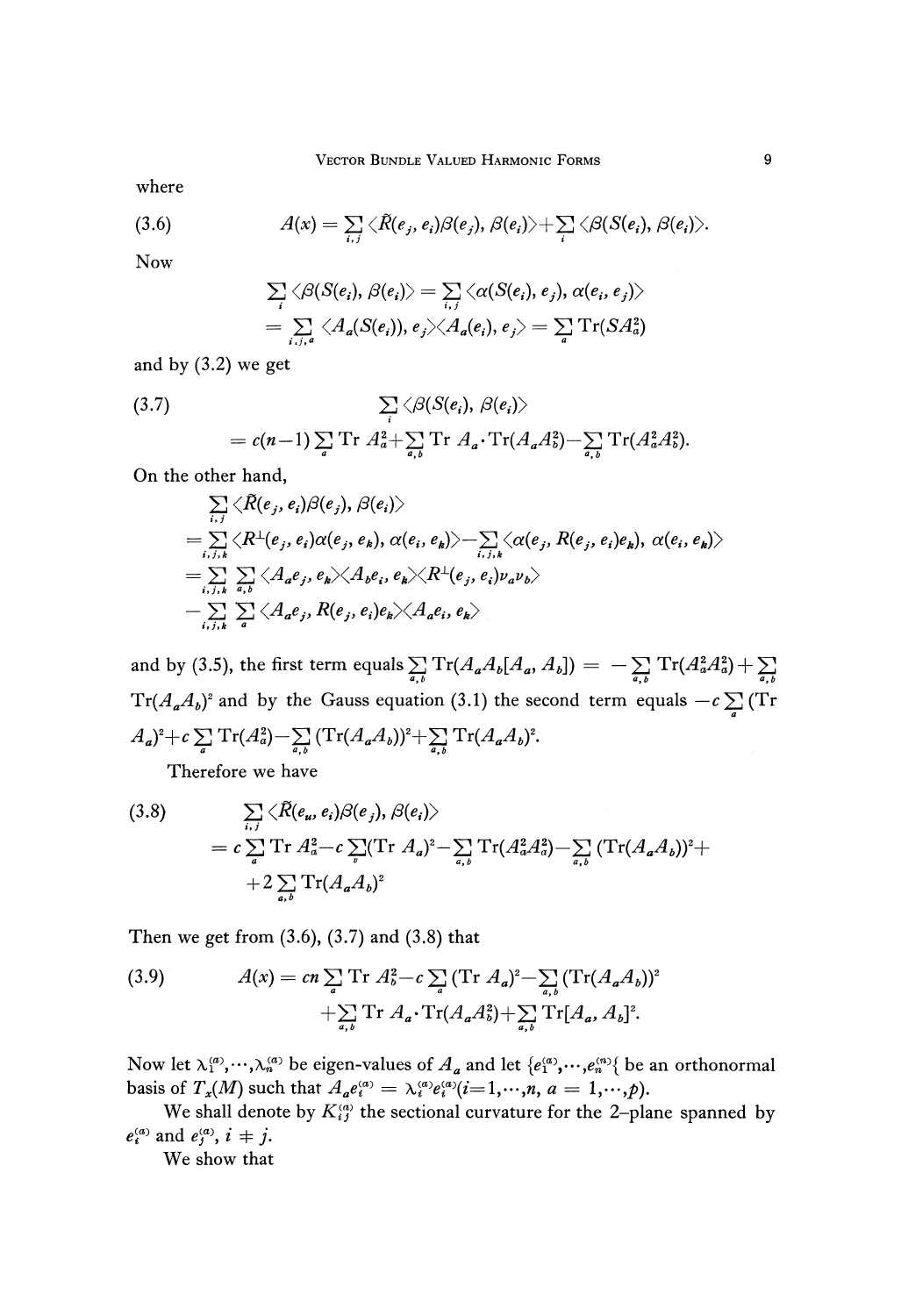(3.10) 
$$
A(x) = \sum_{v} \sum_{i < j} (\lambda_i^{(a)} - \lambda_j^{(a)})^2 K_{ij}^{(a)} + \frac{1}{2} \sum_{a,b} \text{Tr}[A_a, A_b]^2.
$$

We write  $A(x)$  in the following form:

(3.11) 
$$
A(x) = B(x) + \sum_{a+b} \text{Tr} A_a \cdot \text{Tr}(A_a A_b^2) - \sum_{a+b} (\text{Tr}(A_a A_b))^2 + \sum_{a,b} \text{Tr}[A_a, A_b]^2,
$$

where

(3.12) 
$$
B(x) = \sum_{a} \{cn \operatorname{Tr} A_{a}^{2} - c(\operatorname{Tr} A_{a})^{2} - (\operatorname{Tr} A_{a}^{2})^{2} + \operatorname{Tr} A_{a} \cdot \operatorname{Tr} A_{a}^{3}\}.
$$

Now by a lemma of Nomizu-Smyth [4] we have

(3.13)   
 
$$
\text{cn Tr } A_a^2 - c (\text{Tr } A_a)^2 - (\text{Tr } A_a^2)^2 + \text{Tr } A_a \cdot \text{Tr}(A_a)^3
$$

$$
= \sum_{i < j} (\lambda_i^{(a)} - \lambda_j^{(a)})^2 (c + \lambda_j^{(a)} \lambda_j^{(a)})
$$

for each *a.* Now fix an index *a* and let

$$
A_{b}e_{i}^{(a)} = \sum_{j} (A_{b})_{i}^{j} e_{j}^{(a)} \quad (b=1,2,\cdots,p)
$$

Then we have  $(A_a)_j^i = \delta_j^i \lambda_j^{(a)}$  and hence

(3.14) 
$$
(A_a A_b)^i_j = \lambda_i^{(a)}{}_b (A_b)^i_j, (A_b A_a)^i_j = (A_b)^i_j \lambda_j^{(a)}.
$$

By the equation of Gauss we have

$$
K_{ij}^{(a)} = R(e_i^{(a)}, e_j^{(a)}, e_i^{(a)}, e_j^{(a)})
$$
  
=  $c + \sum_b (A_b)_i^i (A_b)_j^j - \sum_b (A_b)_j^i (A_b)_i^j$ .  
=  $c + \lambda_i^{(a)} \lambda_j^{(a)} + \sum_{b \neq a} (A_b)_i^i (A_b)_j^j - \sum_b (A_b)_j^i (A_b)_i^j$ .

Hence we have

$$
(\lambda_i^{(a)}\lambda - \frac{a}{j})^2 (c + \lambda_i^{(a)}\lambda_j^{(a)})
$$
  
= 
$$
(\lambda_i^{(a)} - \lambda_j^{(a)})^2 K_{ij}^{(a)} + \sum_b (\lambda_i^{(a)} - \lambda_j^{(a)})^2 (A_b)_j^i (A_b)_i^j
$$
  
- 
$$
\sum_{b \neq a} (\lambda_i^{(a)} - \lambda_j^{(a)})^2 (A_b)_i^i (A_b)_j^j.
$$

This equality holds also for  $i = j$  trivially if we define  $K_{ii}^{(a)} = 0$ . Then by (3.14)

$$
\sum_{i < j} (\lambda_i^{(a)} - \lambda_j^{(a)})^2 (c + \lambda_i^{(a)} \lambda_j^{(a)}) = \frac{1}{2} \sum_{i,j} (\lambda_i^{(a)} - \lambda_j^{(a)})^2 (c + \lambda_i^{(a)} \lambda_j^{(a)})
$$
\n
$$
= \sum_{i < j} (\lambda_i^{(a)} - \lambda_j^{(a)})^2 K_{ij}^{(a)} - \frac{1}{2} \sum_b \sum_{i,j} (\lambda_i^{(a)} - \lambda_j^{(a)}) (A_b)^i (\lambda_j^{(a)} - \lambda_i^{(a)}) (A_b)^i
$$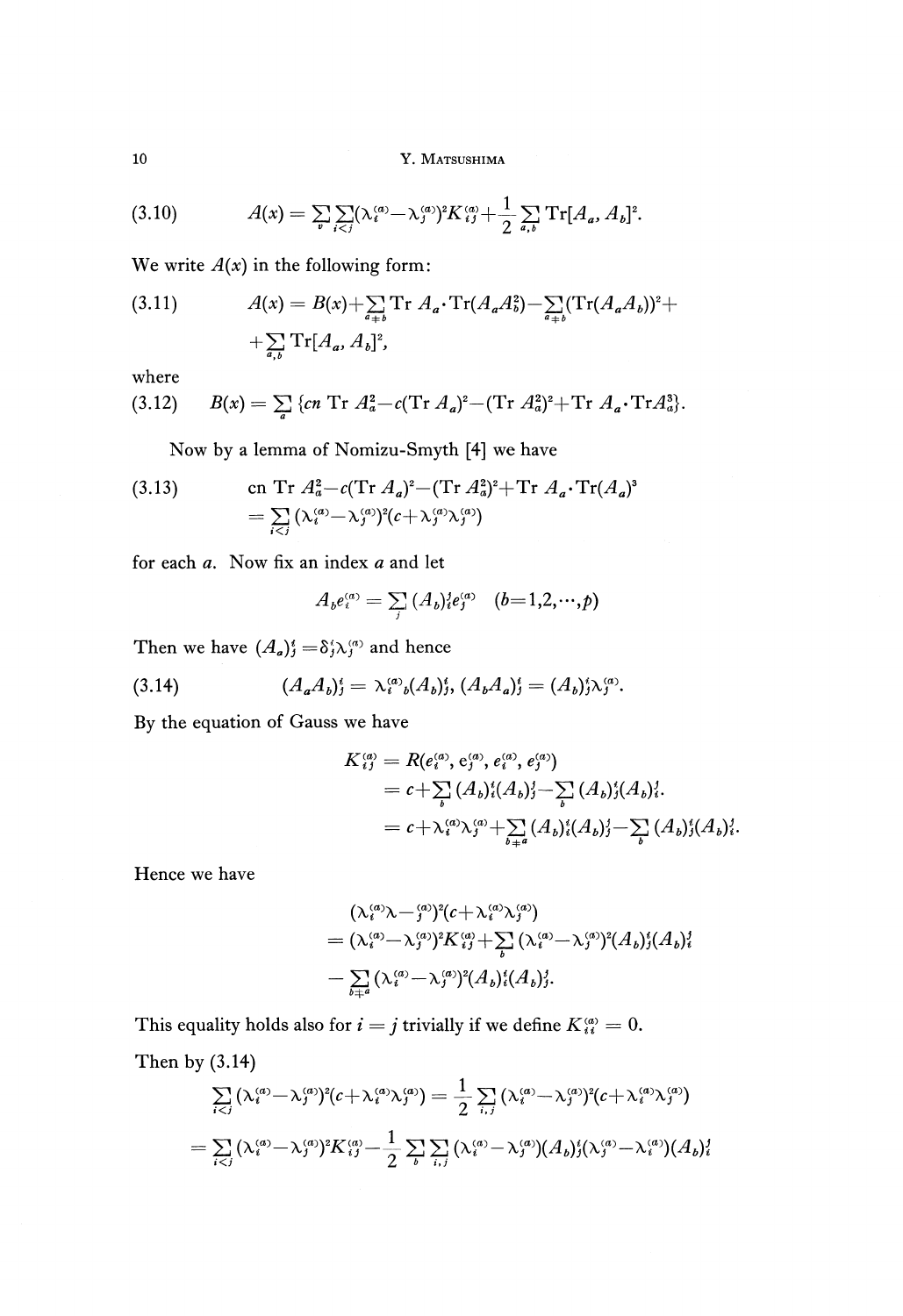$$
- \frac{1}{2} \sum_{b \neq a} \{ \sum_{i,j} (\lambda_i^{(a)})^2 (A_a)_i^t \sum_j (A_b)_j^t - 2 \sum_i \lambda_i^{(a)} (A_b)_i^t \sum_j \lambda_j^{(a)} (A_b)_j^t
$$
  
 
$$
+ \sum_i (A_b)_i^t \sum_j \lambda_j^{(a)} (A_b)_j^t \}
$$
  
= 
$$
\sum_{i \leq j} (\lambda_i^{(a)} - \lambda_j^{(a)})^2 K_{ij}^{(a)} - \frac{1}{2} \sum_b \text{Tr}[A_a, A_b]^2
$$
  
- 
$$
\sum_{b \neq a} \{ \text{Tr } A_b \cdot \text{Tr}(A_a^2 A_b) - (\text{Tr}(A_a A_b))^2 \}.
$$

Then we obtain from (3.11), (3.12) and (3.13) the equality (3.10).

Now we cite the following two lemmas from [1].

**Lemma 1.** Let A and B be symmetric  $n \times n$  matrices. Then

 $\mathrm{Tr}[A,B]^2 \geq -2\mathrm{Tr}\ A^2\!\cdot\!\mathrm{Tr}\ B^2,$ 

*and the equality holds for non-zero matrices A and B if and only if A and B can be transformed simultaneously by an orthogonal matrix into scalar multiple of A and B respectively, where*

(3.15) 
$$
\tilde{A} = \begin{pmatrix} 0 & 1 & 0 \\ 1 & 0 & 0 \\ 0 & 0 & 0 \end{pmatrix}, \quad \tilde{B} = \begin{pmatrix} 1 & 0 & 0 \\ 0 & -1 & 0 \\ 0 & 0 & 0 \end{pmatrix}.
$$

**Lemma 2.** Let  $A_1$ ,  $A_2$  and  $A_3$  be  $n \times n$  symmetric matrices and if

 $\mathop{\rm Tr}\nolimits[A_a, A_b]^{\scriptscriptstyle 2} = -2\mathop{\rm Tr}\nolimits A_{\scriptscriptstyle a}^{\scriptscriptstyle 2} \mathop{\rm Tr}\nolimits A_{\scriptscriptstyle b}^{\scriptscriptstyle 2}$ 

*for*  $1 \le a < b \le 3$ , then at least one of the matrices  $A_a$  must be zero.

*a*

By Lemma 1, we have

$$
\frac{1}{2} \sum_{a,b} \operatorname{Tr}[A_a, A_b]^2 \geq -\sum_{a \neq b} \operatorname{Tr} A_a^2 \cdot \operatorname{Tr} A_b^2 = -2 \sum_{a < b} \operatorname{Tr} A_a^2 \cdot \operatorname{Tr} A_b^2.
$$
  
Put  $S_a = \operatorname{Tr} A_a^2$ . Then  $\sum S_a = \langle \beta, \beta \rangle (x)$ .

Since

$$
0 \leq \sum_{a < b} (S_a - S_b)^2 = \sum_{a < b} (S_a^2 + S_b^2) - 2 \sum_{a < b} S_a S_b
$$
  
=  $(p - 1) \sum_a S_a^2 - 2 \sum_{a < b} S_a S_b$   
=  $(p - 1)\{(\sum_a S_a)^2 - 2 \sum_{a < b} S_a S_b\} - 2 \sum_{a < b} S_a S_b$   
=  $(p - 1)\langle \beta, \beta \rangle^2(x) - 2p \sum_{a < b} S_a S_b$ 

we have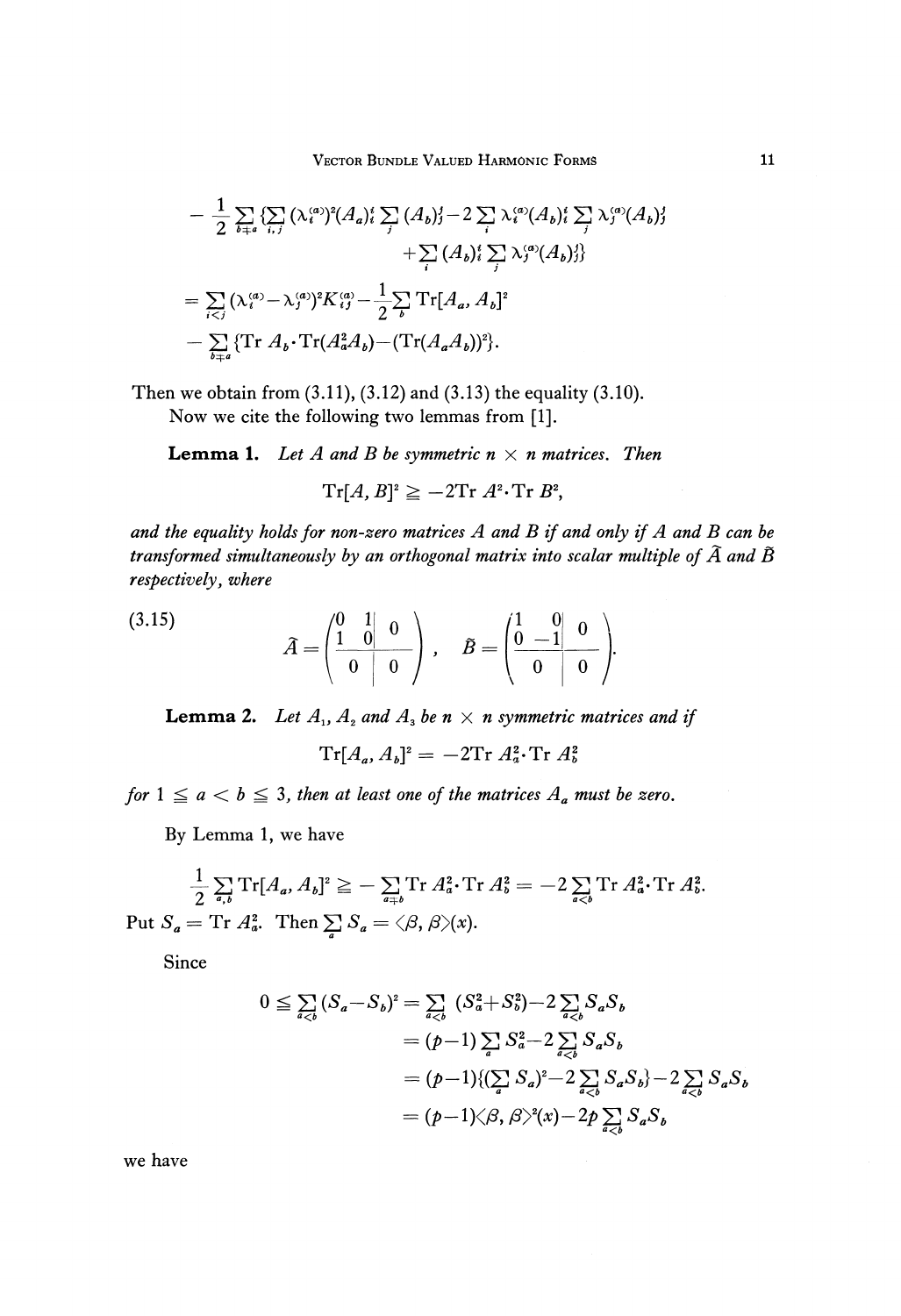$$
-2\sum_{a
$$

ane here the equality holds if and only if  $S_a = S_b$  for  $a,b=1$ Therefore we get

$$
(3.16) \qquad \qquad \frac{1}{2}\sum_{a,b}\mathrm{Tr}[A_a,A_b]^2\geq -\frac{(p-1)}{p}\langle\beta,\beta\rangle^2(x)
$$

and the equality holds if and only if  $Tr A_a^2 = Tr A_b^2 = Tr A_b^2$  for  $a, b = 1, \dots, p$  and either  $A_a$  are all zero except possibly one of them or  $A_a$  are all zero except two of them, say  $A_{\scriptscriptstyle 1}$  and  $A_{\scriptscriptstyle 2}$ , and they can be transformed simultaneously by an ortho gonal matrix into scalar multiple of the matrices of the form (3.15). Thus we ob tain from (3.10) the inequality

$$
(3.17) \tA(x) \geq \sum_{a} \sum_{i < j} (\lambda_i^{(a)} - \lambda_j^{(a)})^2 K_{ij}^{(a)} - \frac{p-1}{p} \langle \beta, \beta \rangle^2(x).
$$

Assume now that the scalar curvatures of *M* are bounded below by a positive constant *d.* Then

$$
\sum_{a} \sum_{i < j} (\lambda_i^{(a)} - \lambda_j^{(a)})^2 K_{ij}^{(a)} \ge d \sum_{a} \sum_{i < j} (\lambda_i^{(a)} - \lambda_j^{(a)})^2
$$

and

$$
\sum_{i < j} (\lambda_i^{(a)} - \lambda_j^{(a)})^2 = (n-1)\mathrm{Tr}\ A_a^2 - 2 \sum_{i < j} \lambda_i^{(a)} \lambda_j^{(a)}
$$
\n
$$
-2 \sum_{i < j} \lambda_i^{(a)} \lambda_j^{(a)} = \mathrm{Tr}\ A_a^2 - (\mathrm{Tr}\ A_a)^2
$$

and hence

$$
\sum_{a}\sum_{i
$$

where *η* denotes the mean curvature normal of *M.* Thus we get the following inequality

(3.17) 
$$
A \geq \left(dn - \frac{p-1}{p}\langle \beta, \beta \rangle\right) \langle \beta, \beta \rangle - dn^2 \langle \eta, \eta \rangle
$$

at each point of *M.*

We obtain from Corollaries 1 and 2 of Theorem 1 and Theorem 2 the follow ing

**Theorem 3.** Let M be an *n*-dimensional, Riemannian manifold with sectional *curvatures bounded below by a positive constant d. Assume that M is immersed in a Riemannίan manifold M<sup>f</sup> of constant sectional curvature of dimension n-\-p and that M has a constant mean curvature. Then, if M is compact and orientable or if the length of the second fundamental form β of M is constant, then we have*